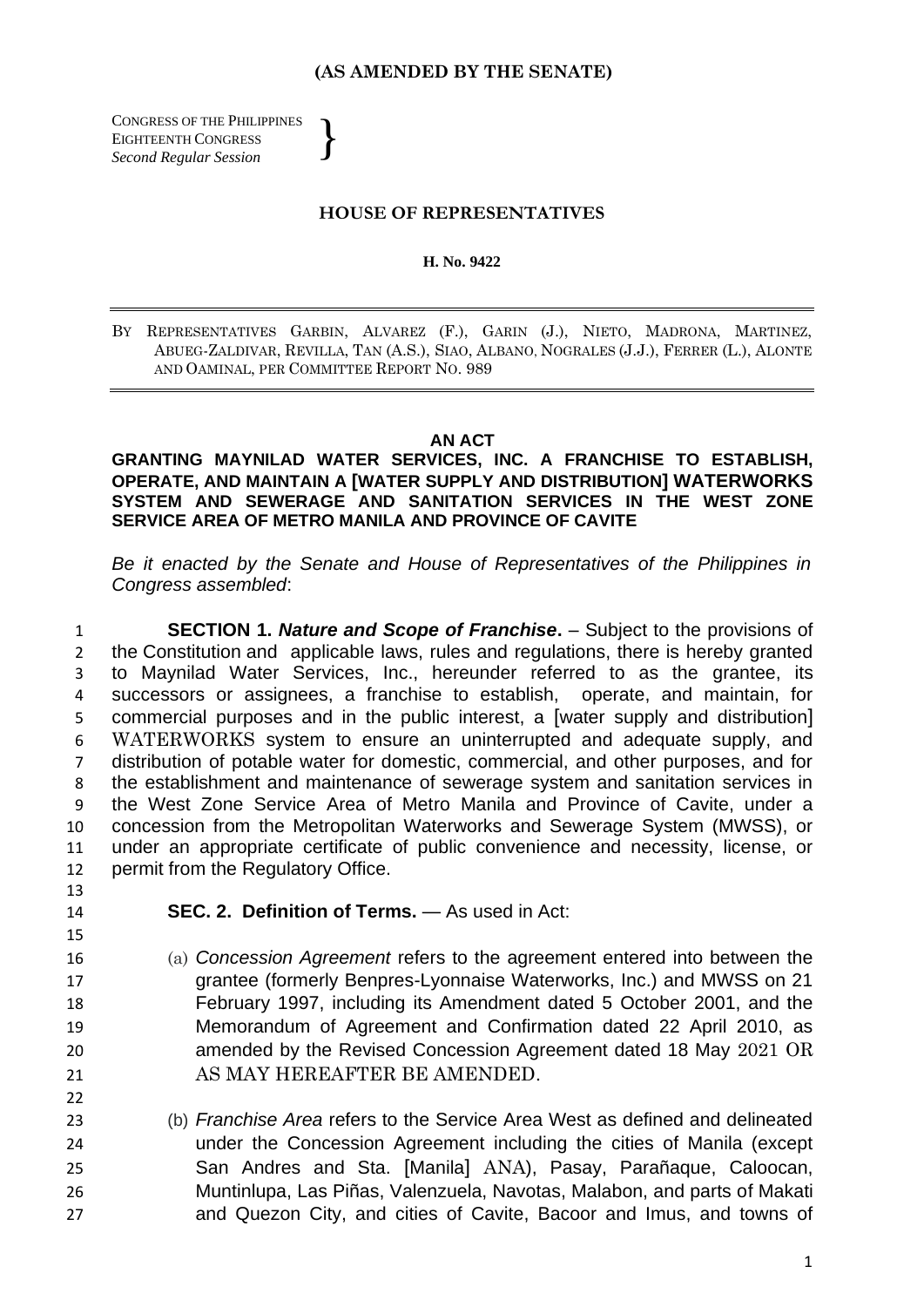- Kawit, Noveleta and Rosario in the Province of Cavite, and subject to applicable laws.
- 
- (c) *Regulatory Office* refers to the Regulatory Office established under the Concession Agreement (the "MWSS Regulatory Office") or its legal successor, as may be created or reorganized by Executive Order or by law.
- **SEC. 3.** *Rights and Privileges***.** — Without limiting the scope of authority of the grantee provided under Section 1, the grantee shall establish, manage, operate, repair, rehabilitate, expand, and improve the waterworks and sewerage system in the Franchise Area, including the right to bill and collect fees from end-users for water supply and sewerage services.
- 

- The grantee shall also have the rights and privileges to:
- (a) develop, finance, construct, install, maintain, and operate, as its operations may require, water sources, including new raw water sources, including deep wells, dams, aqueducts, tunnels, treatment plants, reservoirs, pump stations, and facilities for transmission, conveyance and distribution of water including pipelines, machineries, and other waterworks for the purpose of supplying water in the Franchise Area, for domestic, commercial, industrial, and other purposes;
- (b) recover, supply, distribute, and reuse treated and grey water, whether in bulk or retail, within Franchise Area for domestic, commercial or industrial and other purposes;
- (c) finance, construct, install, maintain, and operate sewerage systems, whether separate or combined, as may be necessary for the proper sanitation and other uses within the Franchise Area: *Provided,* That the grantee may only offer services to non-residential customers for industrial effluents compatible with available treatment processes;
- (d) purify water from deep well, reservoirs, dams and other water sources subject to the approval of the Department of Health or any other government agency concerned;
- (e) construct works across, over, through or alongside, any stream, water- course, canal, ditch, public places, bridges, street, avenue, highway, or railway, as the location of said works may require: *Provided*, That the works be constructed in a manner as to afford security to life and property, and to the extent reasonably possible not to obstruct traffic: *Provided*, *further,* That the stream, water-course, canal, ditch, public places, bridges, street, avenue, highway, or railway so crossed or intersected shall be restored as provided in Section 6; and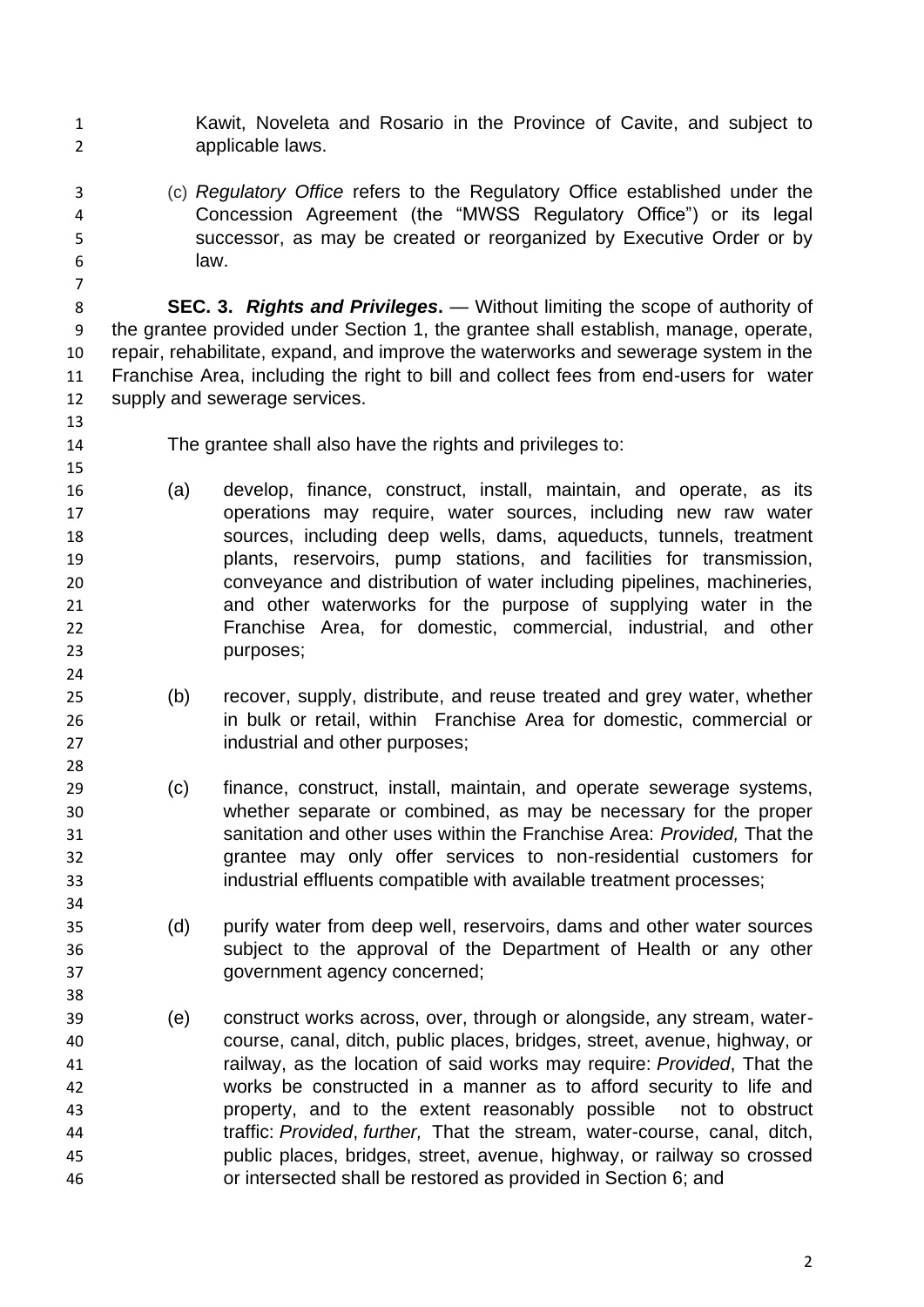(f) disconnect water supply and discontinue provision of water or wastewater services if customer defaults in the payment of fees for the services provided, or for acts of pilferage pursuant to Republic Act No. 8041 or the "National Water Crisis Act of 1995"*.*

 **SEC. 4.** *Manner of Operation of Stations or Facilities***.** – All waterworks and sewerage systems for water and sewerage services owned, maintained, operated, or managed by the grantee, its successors or assignees shall be operated and maintained at all times in accordance with industry standards provided for in RA No. 9275 or the "Philippine Clean Water Act of 2004" and Presidential Decree No. 1067 or "The Water Code of the Philippines", and as specified in the Concession Agreement, certificate of public convenience and necessity, license or permit. 

- The grantee shall comply with the resolutions, issuances, and standards set, by the Regulatory Office and other concerned government agencies.
- 

 It shall be the duty of the grantee, its successors or assignees, whenever required to do so by the Regulatory Office, or any authorized government agency, to modify, improve, and change the waterworks and sewerage system or facilities in a manner and extent as the technological improvements in the water supply and sewerage services shall render beneficial to consumers, and shall promote efficiency and environmental sustainability.

 The grantee shall promote water conservation and avoid water wastage. With the approval of the Regulatory Office and considering cost efficiencies, the grantee shall establish water impounding facilities, consider and undertake the recovery and appropriate reuse of wastewater, grey water, industrial water, and reclaimed water. The grantee may adopt waste-to-energy or similar technology utilizing sludge waste from its wastewater facilities to promote energy efficiency in its operations.

 **SEC. 5.** *Certificate of Public Convenience and Necessity, License or Permit***.** – For purposes of this Act, EXCEPT WITH RESPECT TO THE PROVISION ON EXCLUSIVITY OF RIGHTS STATED IN ARTICLE XII, SECTION 11 OF THE 1987 PHILIPPINE CONSTITUTION, the Concession Agreement shall serve as the certificate of public convenience and necessity, license, or permit of the grantee for the operation of its waterworks and sewerage system. 

 The Concession Agreement between the MWSS and the grantee shall remain valid unless otherwise terminated, after due notice and hearing for reasons provided in the Concession Agreement, or invalidated by a court of competent jurisdiction or by a government agency authorized by law to do so when national security, national emergency, or public interest so requires, or unless modified or amended under this Act or any subsequent law.

 WHEN PUBLIC INTEREST FOR AFFORDABLE WATER SECURITY SO REQUIRES AND UPON APPLICATION OF THE GRANTEE, MWSS SHALL BE AUTHORIZED TO APPROVE THE AMENDMENT OF THE CONCESSION AGREEMENT TO EXTEND ITS TERM UP TO THE TERM OF THE FRANCHISE AFTER THE APPROPRIATE NOTICE AND HEARING.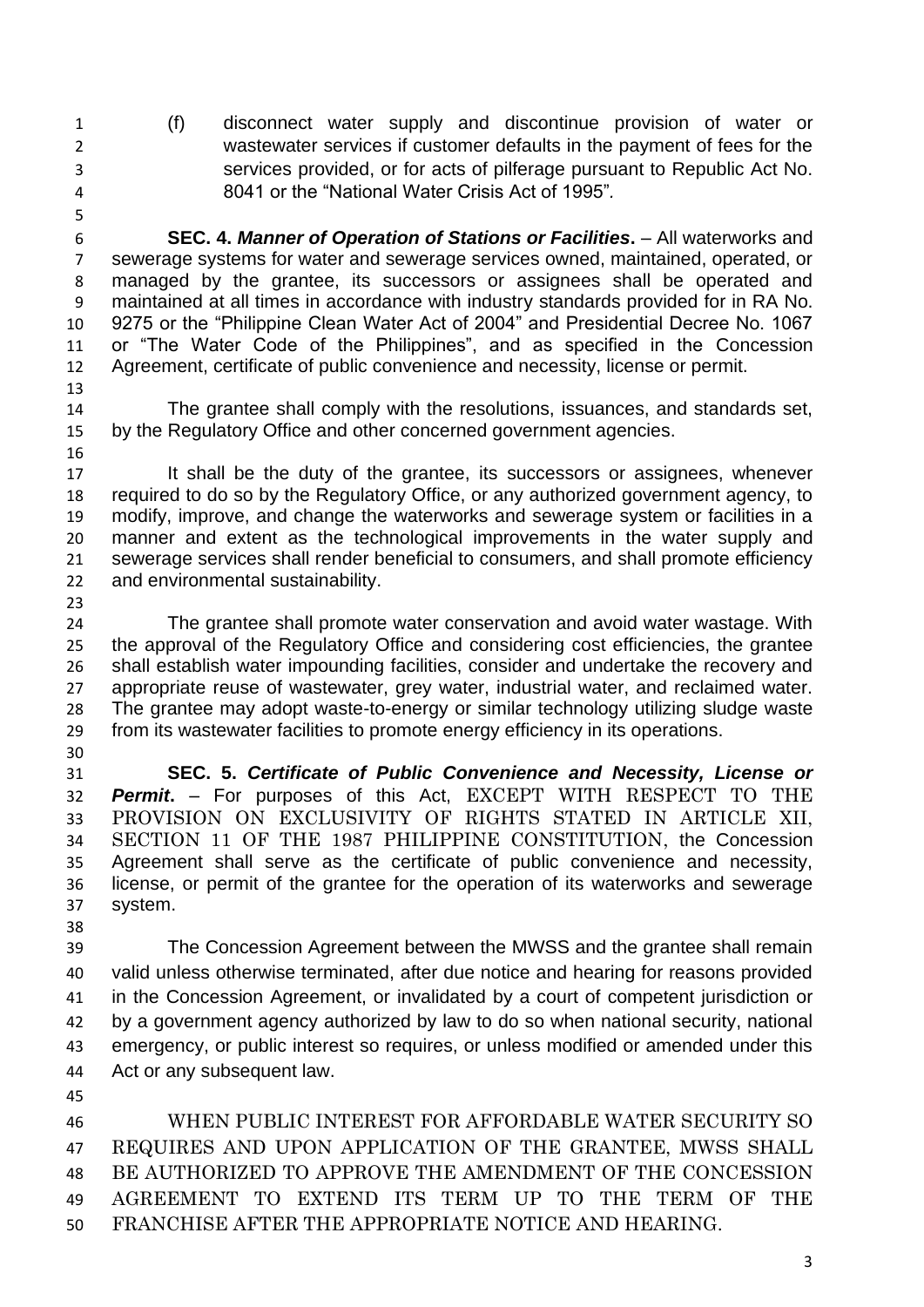The grantee, its successors or assignees, shall apply for a certificate of public convenience and necessity, license, or permit when a new regulatory framework for water service providers is established by law or when required by the Regulatory Office, which will supersede the terms and conditions of the Concession Agreement: *Provided,* That if the public service function and the recovered and retained assets of the MWSS, as defined in the Concession Agreement, are privatized by law, the grantee shall have the right to match the highest compliant bid after a public bidding for MWSS owned assets in the waterworks and sewerage system in the Franchise Area. The right to match shall be exercised within thirty (30) days from receipt of written notice of the amount of the highest compliant bid, and the grantee shall have a period of ninety (90) days to pay the bid price: *Provided, further,* That the bidding process shall be in accordance with the Commission on Audit Circular No. 89-296 or the "Audit Guidelines on the Divestment or Disposal of Property and Other Assets of National Government Agencies and Instrumentalities, Local Government Units and 15 Government-Owned or Controlled Corporations and their Subsidiaries" OR ANY AMENDMENTS THERETO, and other related laws or issuances.

 **SEC. 6.** *Excavation and Restoration Works* – For the purpose of erecting and maintaining water pipelines, sewerage line, and other related facilities, it shall be lawful for the grantee, its successors or assignees, with prior approval of the Department of Public Works and Highways (DPWH), Metropolitan Manila Development Authority (MMDA), or the local government units (LGU) concerned, as may be appropriate, to make excavations or lay pipes in any of the public places, roads, highways, streets, lanes, alleys, avenues, sidewalks, or bridges in the Franchise Area: *Provided, however*, That public place, road, highway, street, lane, alley, avenue, sidewalk, or bridge disturbed, altered, or changed by reason of erection of water pipelines and other related facilities, shall be repaired or replaced in workmanlike manner by the grantee, its successors or assignees, in accordance with the standards set by the DPWH, MMDA, or the LGU concerned. Should the grantee, its successors or assignees, after a ten (10)-day notice from the said authority, fail, refuse, or neglect to repair or replace any part of a public place, road, highway, street, lane, alley, avenue, sidewalk, or bridge altered, changed or disturbed by the grantee, its successors or assignees, then the DPWH, MMDA, or the LGU concerned shall have the right to have the same repaired or replaced in good order and condition and charge the grantee, its successors or assignees at double the amount of the costs and expenses for such repair or replacement.

 **SEC. 7.** *Responsibility to the Public.* – The grantee, its successors or assignees shall conform to the ethics of honest enterprise and shall provide water supply and sewerage services to its service area in a prudent, efficient, and satisfactory manner.

 For the public interest, as far as feasible and whenever required by the Regulatory Office, the grantee shall modify, improve, or change its facilities, pipelines, systems, and equipment for the purpose of providing efficient and reliable service at reasonable costs. The grantee shall charge reasonable and just fees for its services to all types of consumers and water users within its franchise area in accordance with Section 8 of this Act.

 The grantee, its successors or assignees, shall comply with environmental and sustainability standards, and shall work with the local government units to ensure safe and inclusive development.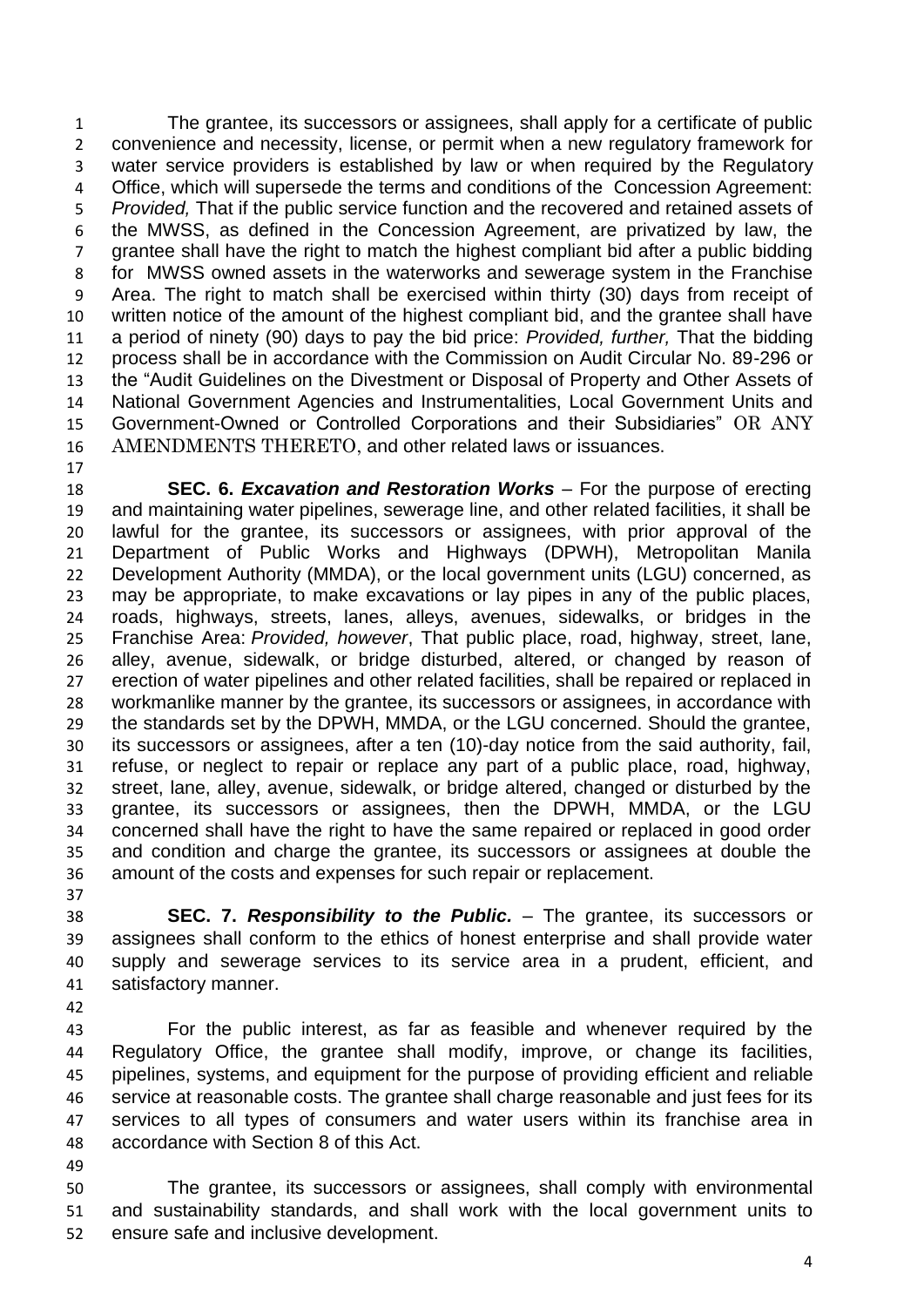THE GRANTEE SHALL COMPLY WITH ALL ITS OBLIGATIONS AS PROVIDED UNDER THIS FRANCHISE, PERTINENT LAWS AND REGULATIONS, INCLUDING REPUBLIC ACT NO. 8371 OR THE INDIGENOUS PEOPLES RIGHTS ACT OF 1997" REQUIRING IN THE APPROPRIATE CASES, FREE AND PRIOR INFORMED CONSENT (FPIC) AND OTHER RELATED PROCESSES, RELEVANT JURISPRUDENCE, AND THE CONCESSION AGREEMENT. THE GRANTEE SHALL LIKEWISE INSTITUTE MECHANISMS THAT WILL FACILITATE CONSULTATION WITH THE STAKEHOLDERS ON THE FORMER'S SERVICES.

 **SEC. 8.** *Setting Tariffs, Rates and Other Charges.* – The Regulatory Office, with the approval of MWSS Board of Trustees under the Concession Agreement, shall establish tariffs, rates and other charges which are fair and reasonable, and ensure economic viability and a fair return on investments.

 Tariffs, rates and charges shall be based on and consistent with a rate-setting methodology that the Regulatory Office shall, after due consultation with stakeholders, define and publish, taking into account the following, AMONG OTHERS:

- (a) reasonable and prudent capital and recurrent, EFFICIENT AND PRUDENT costs of providing the service including a reasonable rate of return on capital;
- (b) efficiency of the service;
- (c) incentives for enhancement of efficiency which shall not exceed the limitations applicable to public utilities;
- (d) willingness to pay of the customers/consumers;
- (e) equity considerations; [and]
- (f) administrative simplicity;
- (G)METHODOLOGY PROVIDED UNDER THE CONCESSION AGREEMENT; AND
- (H) COMPLIANCE WITH OBLIGATIONS AS SET OUT UNDER PERTINENT LAWS, JURISPRUDENCE, AND THE CONCESSION AGREEMENT.
- 

 Tariffs, rates, and charges set by the Regulatory Office, as approved by the MWSS Board of Trustees under the Concession Agreement, shall be presumed valid and reasonable, unless declared otherwise in a proper administrative or judicial proceeding.

 **SEC. 9.** *Protection of Consumer Interests. –* The grantee shall establish a consumer desk that will handle consumer complaints and ensure adequate protection of consumer interests. The grantee shall act with dispatch on all complaints brought before it.

 The grantee shall ensure that service interruptions shall be minimal and shall observe the standards imposed by the Regulatory Office

 **SEC. 10.** *Election of Independent Directors –* The Board of Directors of the grantee shall have independent directors constituting at least twenty percent (20%)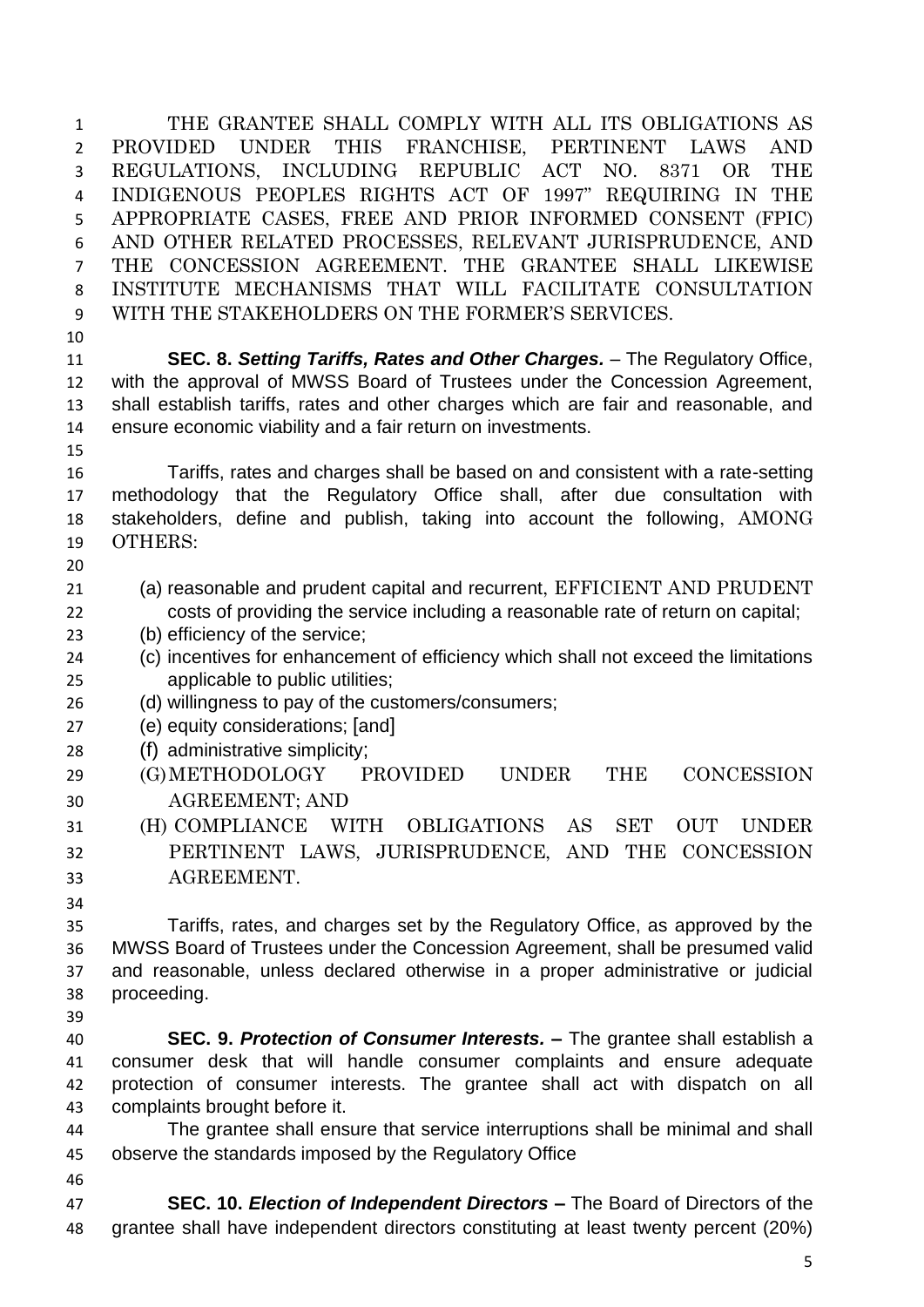of its total membership. These independent directors must be elected [by a majority 2 of all holders of the outstanding shares who are entitled to vote.] IN ACCORDANCE WITH AND SHALL BE SUBJECT TO THE PROVISIONS OF THE REVISED CORPORATION CODE, AS WELL AS OTHER PERTINENT RULES AND REGULATIONS.

 An independent director is a person who, apart from shareholdings and fees received from the corporation, is independent of management and free from any business or other relationship which could, or could reasonably be perceived to, materially interfere with the exercise of independent judgment in carrying out the responsibilities as a director.

 THE GRANTEE'S INDEPENDENT DIRECTORS SHALL HAVE AT LEAST THREE (3) YEARS OF MANAGEMENT OR SUPERVISORY EXPERIENCE IN THE PROFESSIONAL FIELDS OF WATER SECURITY, WATER SCIENCE POLICY AND MANAGEMENT, ENVIRONMENTAL SCIENCE, OR ANY SIMILAR FIELD.

 **SEC. 11.** *Right of the Government. –* A special right is hereby reserved to the President of the Philippines, in times of war, rebellion, public peril, calamity, emergency, disaster, or disturbance of peace and order, to temporarily take over and operate the waterworks and sewerage system of the grantee; to temporarily suspend the operation of any portion thereof in the interest of public safety, security, and public welfare; or to authorize the temporary use and operation thereof by any agency of the government, upon due compensation to the grantee, for the use of said waterworks and sewerage system during the period when they shall be so operated.

 **SEC. 12.** *Right of Eminent Domain. –* Subject to the limitations and procedures prescribed by law, the grantee, its successors or assignees, is authorized to exercise the power of eminent domain insofar as it may be reasonably necessary for the efficient establishment, improvement, upgrading, rehabilitation, maintenance, and operation of services. The grantee is authorized to install and maintain its water pipelines and other facilities over, under, and across public property, including streets, highways, parks, and other similar property of the Government of the Philippines, its branches, or any of its instrumentalities. The grantee may acquire private property as is actually necessary for the realization of the purposes for which this franchise is granted, including pipelines, buildings, infrastructure, machineries, and equipment previously, currently, or actually used, or intended to be used, or have been abandoned, unused, or underutilized, or which obstructs its facilities, for the operation of a waterworks and sewerage system for the conveyance of water supply and sewerage services to end-users in its service area: *Provided*, That expropriation proceedings before the proper court shall have been instituted and just compensation paid*.*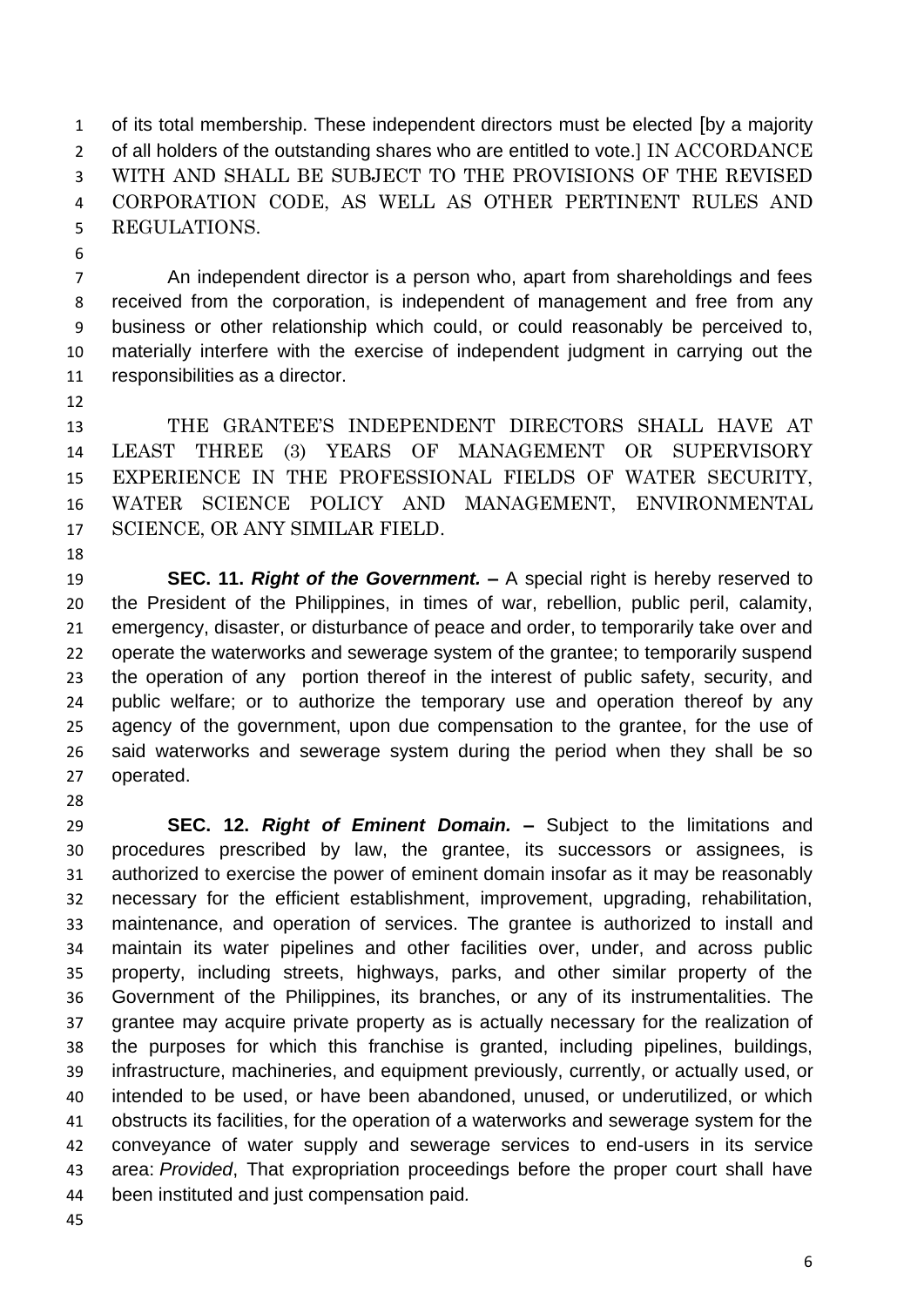**SEC. 13.** *Term of the Franchise. –* This franchise shall be for a term of twenty-five (25) years from the effectivity of this Act, unless sooner cancelled or revoked by Congress when the public interest so requires or when the grantee fails to reasonably comply with regulatory standards. THIS FRANCHISE SHALL BE DEEMED *IPSO FACTO* REVOKED IN THE EVENT THE GRANTEE FAILS TO OPERATE CONTINUOUSLY FOR TWO (2) YEARS, OR IN CASE OF DEFAULT, AS PROVIDED FOR IN THE GRANTEE'S CONCESSION AGREEMENT.

 **SEC. 14.** *Acceptance and Compliance. —* Acceptance of this franchise shall be given in writing to the Congress of the Philippines, through the Committee on Legislative Franchises of the House of Representatives and the Committee on Public Services of the Senate, within sixty (60) days from the effectivity of this Act. Upon giving such acceptance, the grantee, its successors or assignees, shall exercise the privileges granted under this Act. Nonacceptance shall render this franchise void. 

 **SEC. 15***. Warranty in Favor of the National and Local Governments. —* The grantee shall hold the national, provincial, city, and municipal governments of the Philippines free from all claims, liabilities, demands, or actions arising from accidents causing injury to persons or damage to properties, during the construction or operation of the waterworks and sewerage system facilities of the grantee. 

 SEC. 16. *COMMITMENT TO PROVIDE AND PROMOTE THE CREATION OF EMPLOYMENT OPPORTUNITIES. —* THE GRANTEE SHALL CREATE EMPLOYMENT OPPORTUNITIES AND ACCEPT ON-THE-JOB TRAINEES IN ITS FRANCHISE OPERATIONS: *PROVIDED,* THAT PRIORITY SHALL BE ACCORDED TO THE RESIDENTS OF THE PLACE WHERE THE GRANTEE HOLDS OFFICE OR OPERATES: *PROVIDED, FURTHER,* THAT THE GRANTEE SHALL COMPLY WITH THE APPLICABLE LABOR STANDARDS AND ALLOWANCE ENTITLEMENT UNDER EXISTING LABOR LAWS, RULES AND REGULATIONS, AND SIMILAR ISSUANCES.

 THE EMPLOYMENT OPPORTUNITIES OR JOBS CREATED SHALL BE REFLECTED IN THE GENERAL INFORMATION SHEET (GIS) TO BE SUBMITTED TO THE SECURITIES AND EXCHANGE COMMISSION (SEC) ANNUALLY.

 **SEC.** [**16**] 17**.** *Liability for Damages. —* The grantee shall be liable for any injury to persons and damage to property caused by any accident arising from defective construction of infrastructure built pursuant to the operation of its business under this franchise, or by neglect or failure to keep its pipelines and other related facilities in safe condition.

 **SEC.** [**17**] 18**.** *Sale, Lease, Transfer, Grant of Usufruct, or Assignment of Franchise. —* The grantee shall not sell, lease, transfer, grant the usufruct of, nor assign this franchise or the rights and privileges acquired thereunder to any person, firm, company, corporation or other commercial or legal entity, nor merge with any other corporation or entity, nor transfer the controlling interest of the grantee,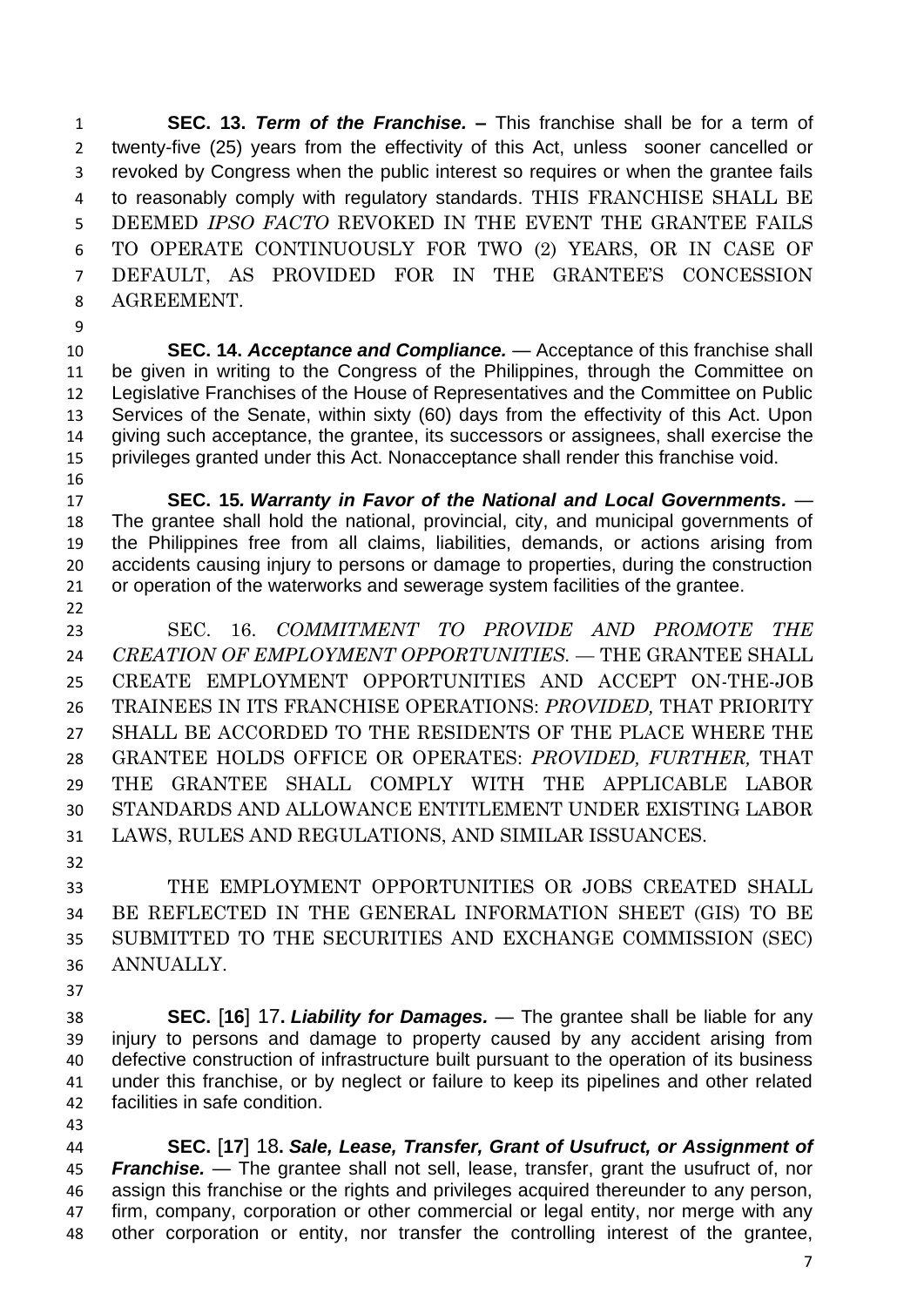whether simultaneously or contemporaneously, to any person, firm, company, corporation, or entity without the prior approval of the Congress of the Philippines and compliance with legal requirements stipulated in other statutes: *Provided,* that the foregoing limitations shall not apply to any: (1) transfer or issuance of shares of stock in the implementation of requirements for the dispersal of the grantee's ownership pursuant to Section 19 of this Act; (2) transfer or sale of shares of stock to an investor or investors; (3) issuance of shares of stock to any investor out of the unissued authorized capital stock of the grantee or pursuant to or in connection with any increase in the grantee's authorized capital stock which shall result in the dilution of the stockholdings of the grantee's then existing stockholders; (4) combination thereof where such transfer, sale, or issuance is effected in order to enable the grantee to raise the necessary capital or financing for the provision of any of the services authorized by this Act or carry out any of the purposes for which the grantee has been incorporated or organized; (5) sale, transfer or assignment by the stockholders of the grantee in favor of a holding company, the controlling stockholders of which are the same controlling stockholders of the grantee: *Provided, further*, that any such transfer, sale, or issuance is in accordance with any applicable constitutional limitation: *Provided, finally*, that Congress shall be informed of any sale, lease, transfer, grant of usufruct, or assignment of franchise or the rights and privileges acquired thereunder, or of the merger or transfer of the controlling interest of the grantee, within sixty (60) days after the completion of the said transaction. The failure to report to Congress such change of ownership shall render the franchise *ipso facto* revoked. Any person or entity to which this franchise is sold, transferred, or assigned shall be subject to the same conditions, terms, restrictions, and limitations of this Act.

 **SEC.** [**18**] 19**.** *Dispersal of ownership. –* In accordance with the constitutional provision to encourage public participation in public utilities, the grantee shall, offer to Filipino citizens at least [twenty percent (20%)] THIRTY PERCENT (30%) of its outstanding capital stock, or such other percentage that may hereafter be required by law, in any securities exchange in the Philippines within five (5) years from the effectivity of this Act.

 [In the event the required dispersal of ownership is not implemented within five (5) years, the holdings of persons, natural or juridical, including directors, officers, stockholders, and related interests in the grantee and its respective holding company, if any, shall not exceed twenty-five percent (25%) of the voting shares of stock unless the grantee or the company holding the shares of the grantee or its controlling stockholders (direct or indirect) are already listed in the Philippine Stock Exchange.] Non-compliance therewith shall render the franchise *ipso facto* revoked.

 **SEC.** [**19**] 20**.** *Information Dissemination. —* An information dissemination campaign regarding public services and operations of the grantee, as well as the general provisions of the franchise including its term, shall be made known to all end-users in the Franchise Area.

 **SEC.** [**20**] 21**.** *Reportorial Requirement. —* The grantee shall submit an annual report on its compliance with the terms and conditions of the franchise and on its operations to the Congress of the Philippines, through the Committee on Legislative Franchises of the House of Representatives and the Committee on Public Services of the Senate, on or before April 30 of every year during the term of its franchise.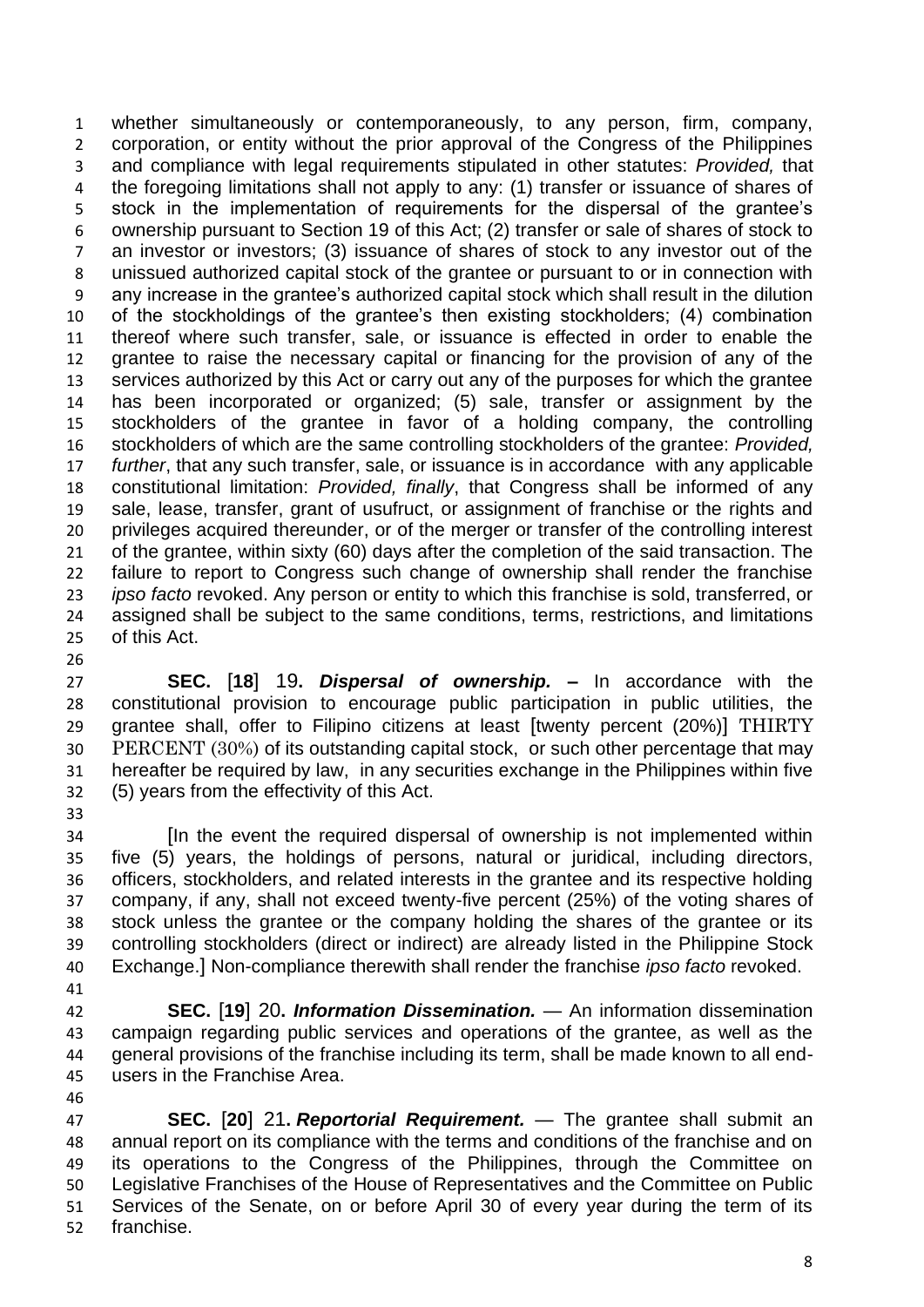The annual report shall include an update on the development, operation, and expansion of business; audited financial statements; latest GIS officially submitted to the SEC, if applicable; certification of the Regulatory Office on the status of its permits and operations; and an update on its dispersal of ownership required under Section 18.

 THE GRANTEE SHALL SUBMIT TO THE MWSS REGULATORY OFFICE A COMPLETION PLAN FOR THE ESTABLISHMENT AND OPERATION OF WATER, SEWERAGE AND SANITATION PROJECTS COVERING A PERIOD UNTIL 2037 WHICH SHALL INCLUDE PERIODIC FIVE (5)-YEAR COMPLETION TARGETS WITH THE END GOAL OF ACHIEVING ONE HUNDRED PERCENT (100%) WATER, SEWERAGE AND SANITATION COVERAGE BY 2037. THE GRANTEE SHALL SUBMIT AN ANNUAL PROGRESS REPORT OF ITS COMPLIANCE WITH SUCH TARGETS TO THE MWSS REGULATORY OFFICE AND TO CONGRESS.

 The Regulatory Office shall, one (1) year from the grant of this franchise, and every five (5) years thereafter, conduct a comprehensive assessment of the grantee's operations and compliance with the conditions imposed hereunder and 21 submit a report thereof to Congress. The grantee shall transmit to the Regulatory 22 Office all information and documents necessary to complete such assessment. 

 **SEC.** [**21**] 22**.** *Fine. —* Failure of the grantee to submit the requisite annual report to Congress shall be penalized by a fine of [Five hundred pesos (P500.00)] ONE MILLION PESOS (P1,000,000.00) for each working day of noncompliance. 27 The fine shall be collected separately from the reportorial penalties imposed by the Regulatory Office and it shall be remitted to the Bureau of the Treasury. 

 SEC. 23. *TAX PROVISION. —* THE GRANTEE, ITS SUCCESSORS OR ASSIGNEES, SHALL BE LIABLE TO PAY THE SAME TAXES ON THEIR REAL ESTATE, BUILDINGS AND PERSONAL PROPERTY, AS OTHER PERSONS OR CORPORATIONS WHICH ARE NOW OR HEREAFTER MAY BE REQUIRED BY LAW TO PAY. THE GRANTEE, ITS SUCCESSORS OR ASSIGNEES, SHALL CONTINUE TO BE LIABLE FOR INCOME TAXES PAYABLE UNDER TITLE II OF THE NATIONAL INTERNAL REVENUE CODE. IN NO CASE SHALL THE INCOME TAXES DUE FROM THE GRANTEE, ITS SUCCESSORS AND ASSIGNEES BE PASSED ON TO ITS CONSUMERS.

 THE GRANTEE SHALL FILE THE RETURN WITH AND PAY THE TAX DUE THEREON TO THE COMMISSIONER OF INTERNAL REVENUE OR HIS DULY AUTHORIZED REPRESENTATIVE IN ACCORDANCE WITH THE NATIONAL INTERNAL REVENUE CODE, AND THE RETURN SHALL BE SUBJECT TO AUDIT BY THE BUREAU OF INTERNAL REVENUE.